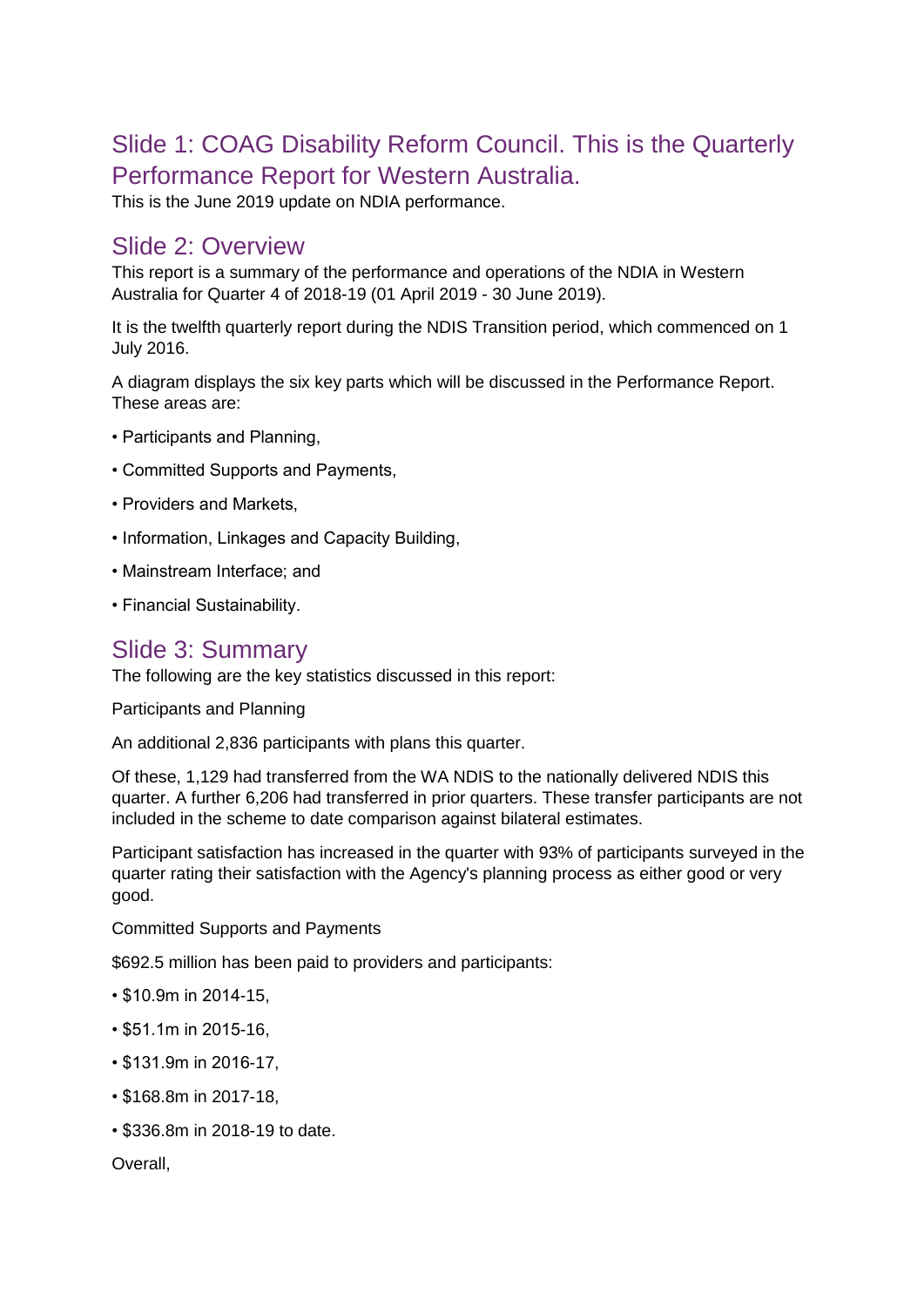- 58% of committed supports were utilised in 2014-15,
- 73% in 2015-16,
- 79% in 2016-17,
- 75% in 2017-18.

The 2018-19 experience is still emerging.

Providers and Markets

There were 1,141 registered providers at 30 June 2019.

44% of registered providers were active at 30 June 2019.

21% of registered providers are individuals/sole traders.

25% of registered providers are receiving 80-95% of payments made by the NDIA.

Mainstream Interface

90% of active participants with a plan approved in 2018-19 Q4 access mainstream services.

## Slide 4: Part 1: Participants and Planning

The NDIS in Western Australia continues to grow with 2,836 additional participants with approved plans this quarter.

In total, over 16,500 participants have now been supported by the NDIS in Western Australia, with 46% receiving support for the first time.

#### Slide 5: Summary

The NDIS is transitioning to full-scheme according to phasing schedules bilaterally agreed by State/Territory and Commonwealth governments.

The following are the key statistics on Participants and Planning:

16,520 participants are now being supported by the NDIS in Western Australia, including children in the ECEI program.

2,836 initial plans approved in 2018-19 Q4, excluding children in the ECEI program (representing 21% growth since last quarter).

57 children are being supported in the ECEI program, with 53 additional referral to the ECEI gateway confirmed in 2018-19 Q4.

7,624 people are now receiving support for the first time.

63% of scheme to date bilateral estimate met excluding WA transfer participants (1 July 2014 to 30 June 2019).

#### Slide 6: Quarterly Intake

There are three charts. The first chart displays the number of participants with access met (Eligible) by Participant Entry point. The second chart displays the number of participants with approved plans by Participant Entry Point. The third chart displays the number of participants with approved plans by Participant Pathway Type.

2018-19 Q4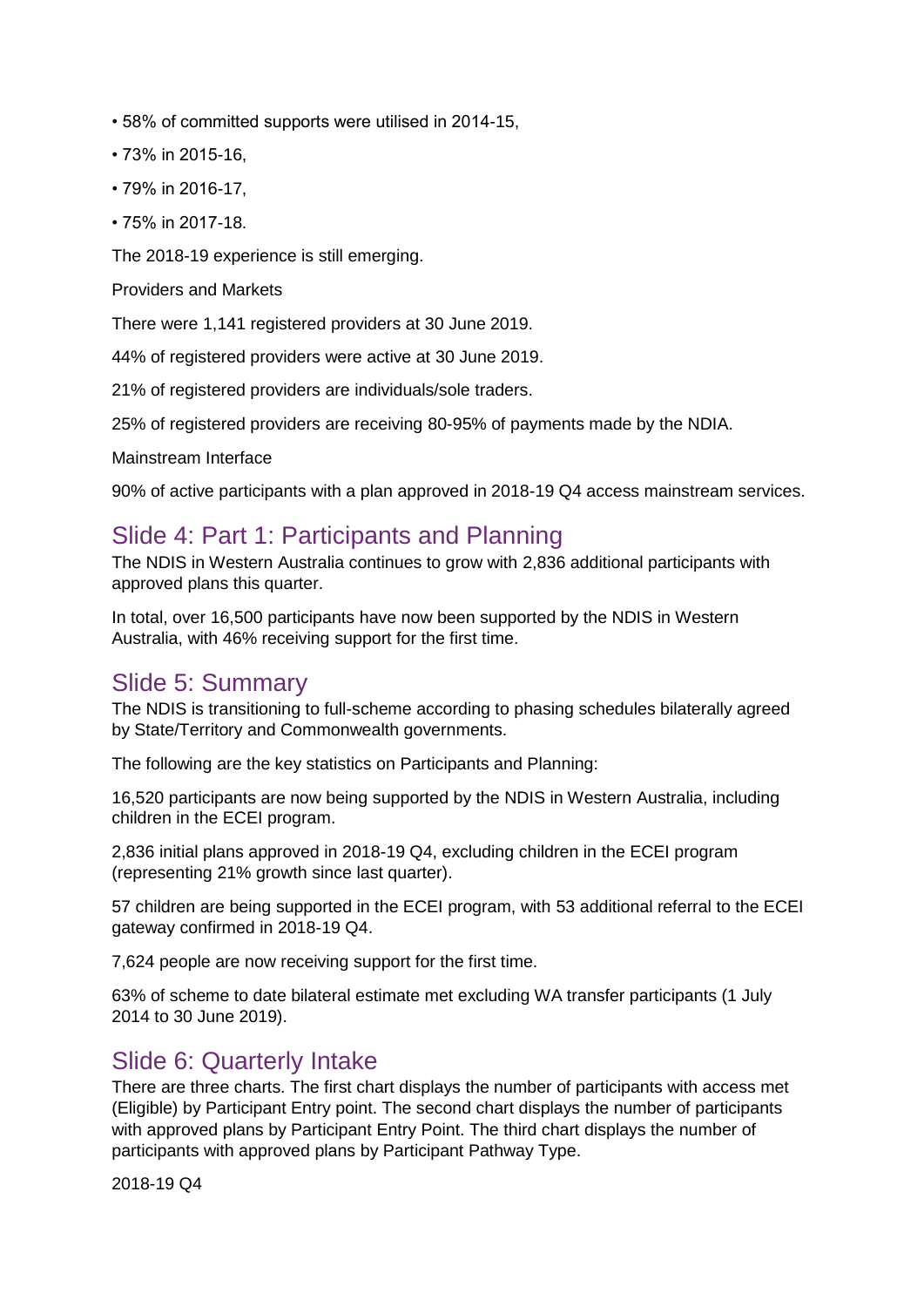Of the 3,038 participants deemed 'eligible' this quarter 64% entered from an existing State/Territory program.

Participants transferring from the WA NDIS are classified as existing State clients, Commonwealth clients or New depending on how they originally entered the WA scheme.

Of the 2,836 plan approvals this quarter, 54% had transitioned from an existing State/Territory program, 93% entered with a permanent disability and 3 were previously confirmed as ECEI at 2018-19 Q3.

The number of participants in WA by referral pathway have been revised to reflect a reclassification advised by WA. The re-classification is under further discussion and subject to change.

The diagram displays the following key statistics on quarterly intake:

3,528 access decisions.

3,038 access met.

2,836 plan approvals.

53 ECEI.

#### Slide 7: Quarterly Intake Detail

A chart displays the change in plan approvals between the current and previous quarter.

Plan approval numbers have increased from 13,627 at the end of 2018-19 Q3 to 16,463 by the end of 2018-19 Q4, an increase of 2,836 approvals.

At the end of the quarter, 57 children are being supported in the ECEI gateway. Of these, 4 were previously confirmed as ECEI at 31 March 2018 and an additional 53 children entered the gateway this quarter.

Overall, 194 participants with approved plans have exited the Scheme, resulting in 16,326 active participants (including ECEI) as at 30 June 2019.

There were 2,089 plan reviews this quarter. This figure relates to all participants who have entered the scheme.

#### Slide 8: Cumulative Position

There are two charts. The first chart displays the comparison between the cumulative plan approvals and the bilateral estimate per quarter. The second chart displays the number of plan approvals by participant referral pathway.

At the end of 2018-19 Q4, the cumulative total number of participants receiving support was 16,520 (including 57 children supported through the ECEI gateway). Of these, 8,371 transitioned from an existing State/Territory program, 468 transitioned from an existing Commonwealth program and 7,624 participants are now receiving support for the first time.

Overall, since 1 July 2013, there have been 23,721 people with access decisions.

Cumulative position reporting is inclusive of trial participants for the reported period and represents participants who have or have had an approved plan.

The following are the key statistics on the cumulative position: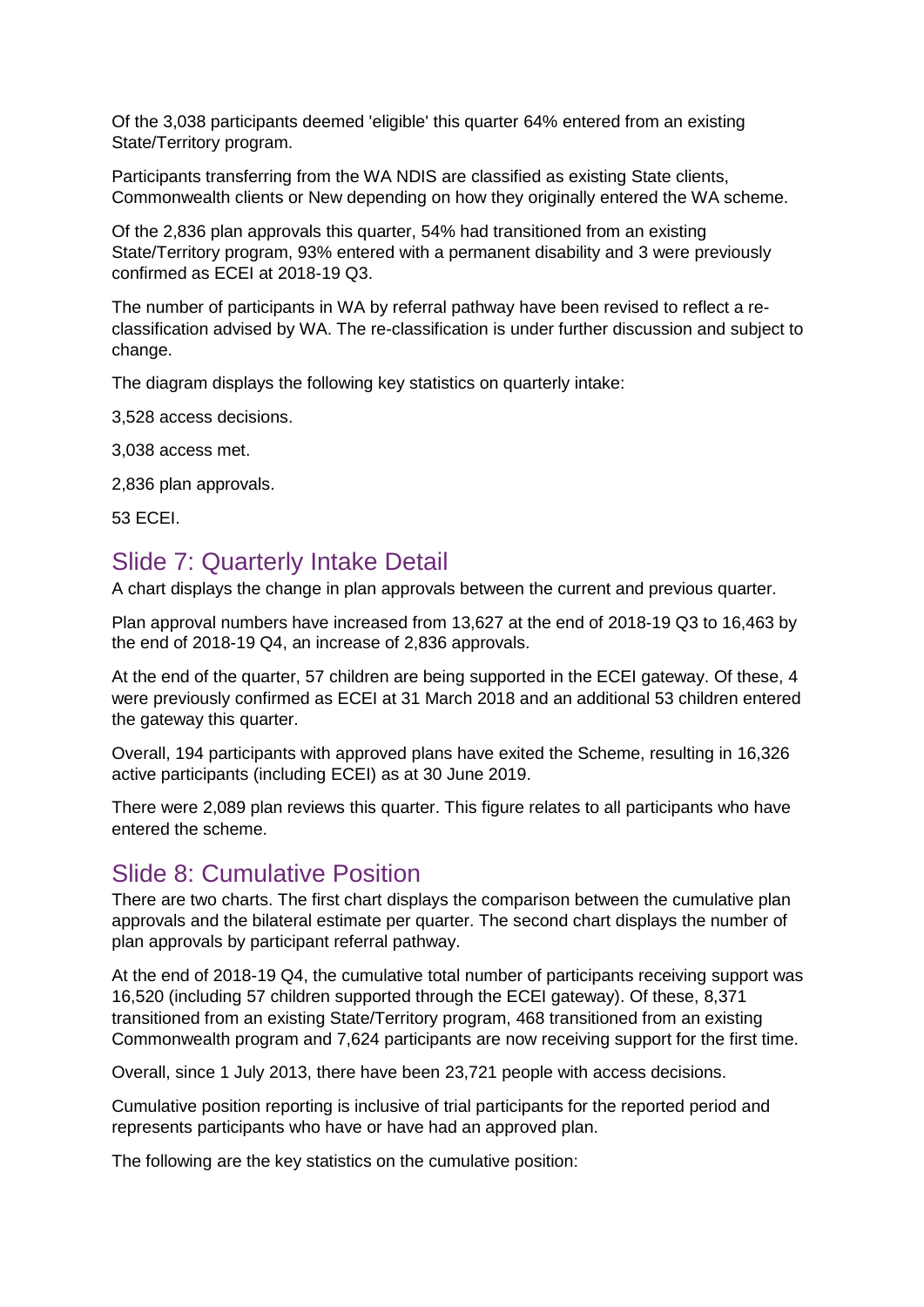63% of scheme to date bilateral estimate met excluding WA transfer participants (1 July 2014 to 30 June 2019).

16,463 plan approvals to date; 16,520 including ECEI confirmed.

Note: The NDIS has been notified of an issue regarding the classification of participants in WA by referral pathway and therefore the results by State, Commonwealth and New categories are not accurate. This issue is under further discussion and subject to change.

## Slide 9: Participant Profiles by Age Group

There are two charts. The first chart displays the number of participants with an approved plan by age group for the current quarter. The second chart displays the percentage of participants with an approved plan by the participant's age group. This chart compares the current quarter against all prior quarters.

27% of participants entering in 2018-19 Q4 are aged 7 to 14 years, compared to 28% in prior quarters.

Note: The age eligibility requirements for the NDIS are based on the age as at the access request date. Participants with their initial plan approved aged 65+ have turned 65 since their access request was received.

## Slide 10: Participant Profiles by Disability Group

There are two charts. The first chart displays the number of participants with an approved plan by disability group for the current quarter. The second chart displays the percentage of participants with an approved plan by the participant's disability group. This chart compares the current quarter against all prior quarters.

Of the participants entering this quarter, 33% have a primary disability group of Autism and 27% have a primary disability group of Intellectual Disability.

Note 1: Of the 751 active participants identified as having an intellectual disability, 80 (11%) have Down syndrome.

Note 2: Since 2017-18 Q1 Developmental Delay and Global Developmental Delay have been reported separately to the Intellectual Disability group.

## Slide 11: Participant Profiles by Level of Function

A chart displays the percentage of participants with an approved plan by the participant's level of function. This chart compares the current quarter against all prior quarters.

For participants with a plan approval in the current quarter:

- 24% of active participants had a relatively high level of function.
- 43% of active participants had a relatively moderate level of function.
- 34% had a relatively low level of function.

These relativities are within the NDIS participant population, and not comparable to the general population.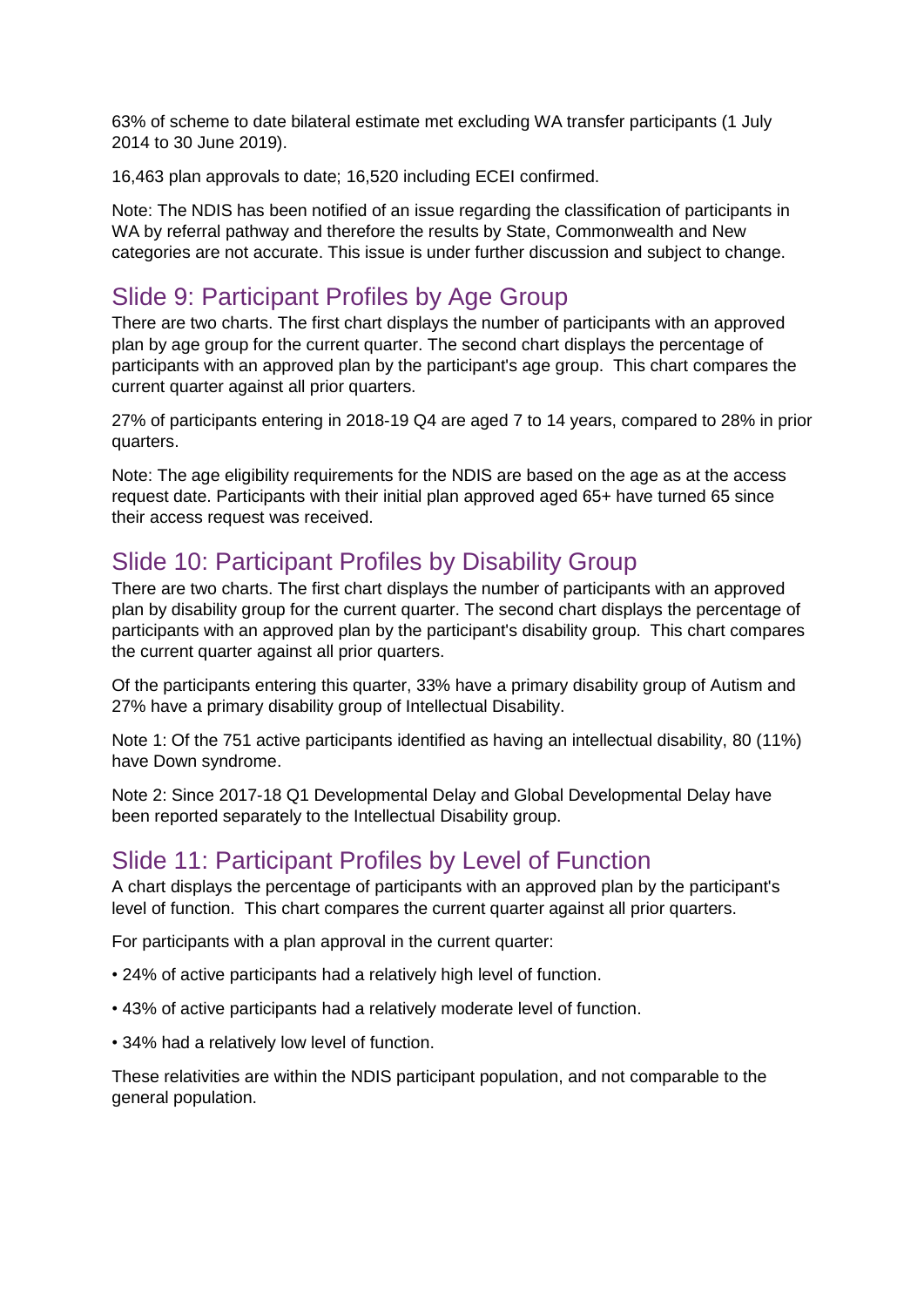# Slide 12: Participant Profiles by Gender

The figure on the right displays the amount and percentage of participants with an approved plan per the participant's gender group. This figure compares the current quarter against all prior quarters.

The majority of participants are males.

#### Slide 13: Participant Profiles

There are three charts. The first chart displays the percentage of participants with an approved plan by the participant's Aboriginal & Torres-Strait Islander status. The second chart displays the percentage of participants with an approved plan by the participant's Young people in residential aged care status. The third chart displays the percentage of participants with an approved plan by the participant's Culturally and Linguistically Diverse status. All three charts compare the current quarter against all prior quarters.

Of the participants with a plan approved in 2018-19 Q4:

• 13.9% were Aboriginal or Torres Strait Islander, compared with 4.8% in previous periods combined. The higher proportion this quarter was driven by new participants in the Kimberley-Pilbara region.

• 1.8% were young people in residential aged care, compared with 0.3% in previous periods combined.

• 8.3% were culturally and linguistically diverse, compared with 5.3% in previous periods combined.

The following are the key statistics for the current quarter on Aboriginal & Torres-Strait Islander status.

395 Aboriginal and Torres Strait Islander.

2,334 Not Aboriginal and Torres Strait Islander.

104 Not Stated.

The following are the key statistics for the current quarter on Young people in residential aged care status.

51 Young people in residential aged care.

2,782 Young people not in residential aged care.

The following are the key statistics for the current quarter on Culturally and Linguistically Diverse status.

236 Culturally and linguistically diverse.

1,794 Not culturally and linguistically diverse.

803 Not stated.

Note: The higher than expected number of participants with a culturally and linguistically diverse status of 'Not stated' is due to data integrity issues. This is currently being investigated.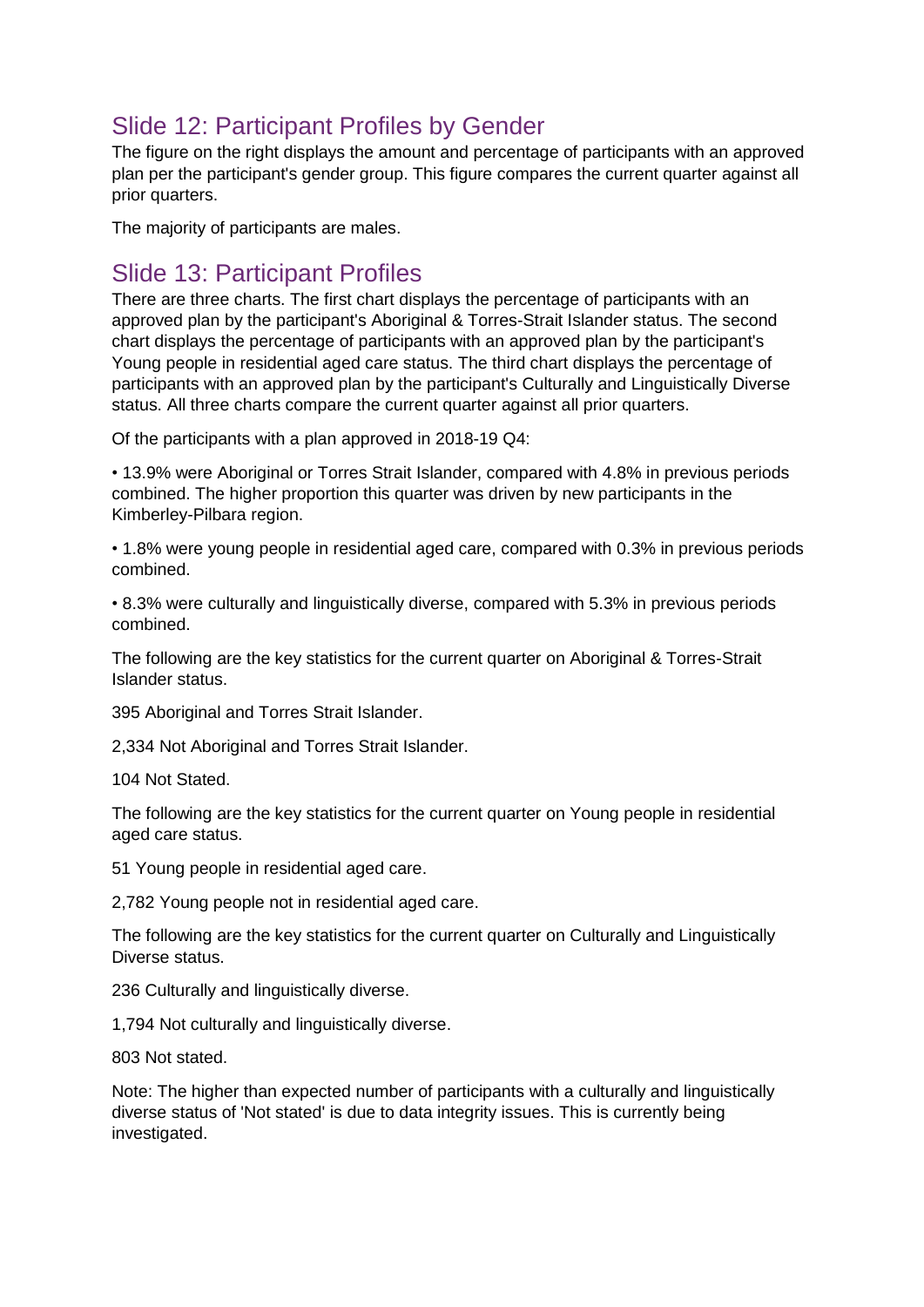# Slide 14: Plan Management Support Coordination

Two charts display the proportion of support coordination and plan management for participants. These charts compare the current quarter against all prior quarters (transition only).

The proportion of participants electing to fully or partly self-manage their plan was higher in 2018-19 Q4 at 34%, compared with 32% in previous quarters combined.

45% of participants who have had a plan approved in 2018-19 Q4 have support coordination in their plan, compared to 38% in previous quarters combined.

## Slide 15: Plan Activation

Two charts display the proportion of the duration to activate plans. These charts compare participants with initial plans approved in 2018-19 Q2, against those with initial plans approved in prior quarters (transition only).

Plan activation refers to the amount of time between a participant's initial plan being approved, and the date the participant first receives support. In-kind supports are included.

The percentage of participants who activated plans within 90 days of initial plan approval was:

- 89% of participants entering in 2018-19 Q2.
- 86% of participants entering in previous quarters combined.

Plan activation figures are approximations based on payment data. As there is a lag between when the support is provided to a participant, and the payment being made, these statistics are a conservative estimate; it is likely plan activation is faster than presented.

Note: Participants with initial plans approved after the end of 2018-19 Q2 have been excluded from the charts. They are relatively new and it is too early to examine their durations to activation.

## Slide 16: Participant Outcomes

A chart displays selected key baseline indicators for participants.

This information on participant outcomes has been collected from 99.6% of participants who received their initial plan since 1 July 2016 (when they entered the scheme).

• 67% of participants from school age to 14 are able to make friends outside of family/carers, compared to 53% of participants aged 0 to before school.

• 45% of participants aged 0 to before school are engaged in age appropriate community, cultural or religious activities, compared to 39% - 42% for other age groups.

• 66% of participants from school age to 14 attend school in a mainstream class, compared to 39% of participants aged 15 to 24.

• 25% of participants aged 25 and over have a paid job, compared to 24% of participants aged 15 to 24.

• 69% of participants aged 25 and over choose what they do every day, compared to 48% of participants aged 15 to 24.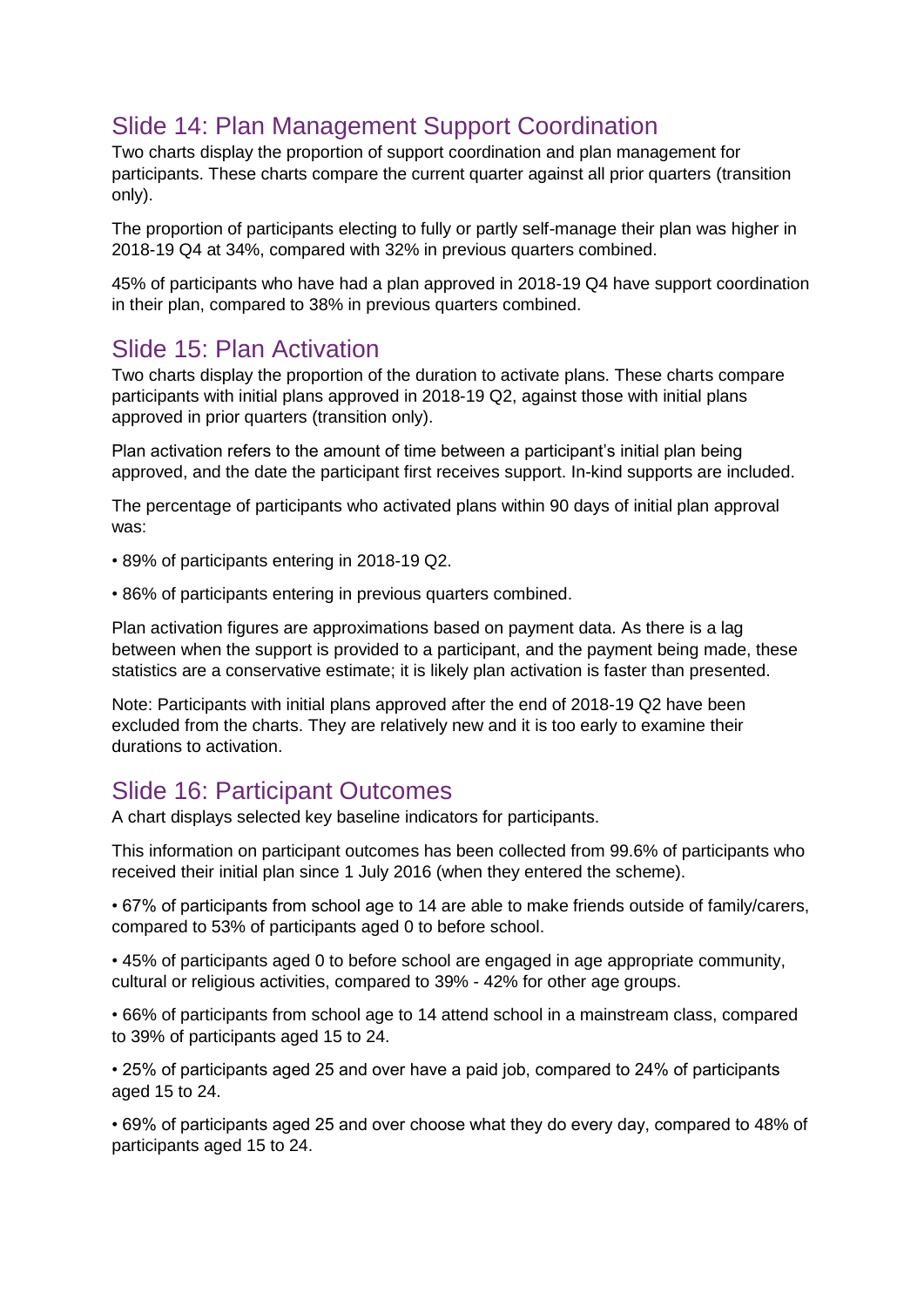# Slide 17: Family/Carers Outcomes

A chart displays selected key baseline indicators for family and carers of participants.

The percentage of participants' families/carers when they entered the Scheme (baseline indicators):

• working in a paid job was highest for participants aged 15 to 24 (52%).

• able to advocate for their child/family member was highest for participants aged 0 to 14 (77%).

• who have friends and family they can see as often as they like was highest for participants aged 25 and over (54%).

• who feel in control selecting services was highest for participants aged 25 and over (64%).

• who support/plan for their family member through life stage transitions was highest for participants aged 0 to 14 (90%).

## Slide 18: Has the NDIS helped? Participants

Charts display, from year 1 to year 2, the responses from participants to the question: 'Has the NDIS helped?' split into age categories and life domains.

This data reflects participants' perceptions on whether engagement with the NDIS has helped them.

The NDIA asked the question 'Has the NDIS helped?' to individuals who entered the Scheme between 1 July 2016 and 30 June 2017, after their first year participating in the Scheme and again at the end of their second year of the Scheme.

Participant perceptions in general improve or remain stable from year one to year two of participation in the NDIS. The exception is participants aged 25 years and over in the domain of 'Work' and participants aged 15 to 24 in the domain of 'Relationships'. For participants aged 0 to before school, perceptions of whether the NDIS helped deteriorated from year one to year two.

## Slide 19: Has the NDIS helped? Family/Carers

Chart display, from year 1 to year 2, the percentage of family and carers who thought the NDIS has helped in various domains.

This data reflects families and carers' perceptions on whether engagement with the NDIS has helped them.

The NDIA asked the question 'Has the NDIS helped?' to families and carers of individuals who entered the Scheme between 1 July 2016 and 30 June 2017, after their first year participating in the Scheme and again at the end of their second year of the Scheme.

Family and carers' perceptions of whether the NDIS has helped generally improved from year 1 to year 2, with the exception of families/carers of participants aged 15 or over regarding access to services, programs and activities.

# Slide 20: Participants in Work

A chart displays, from baseline to year 2, the percentage of participants in paid work by age group.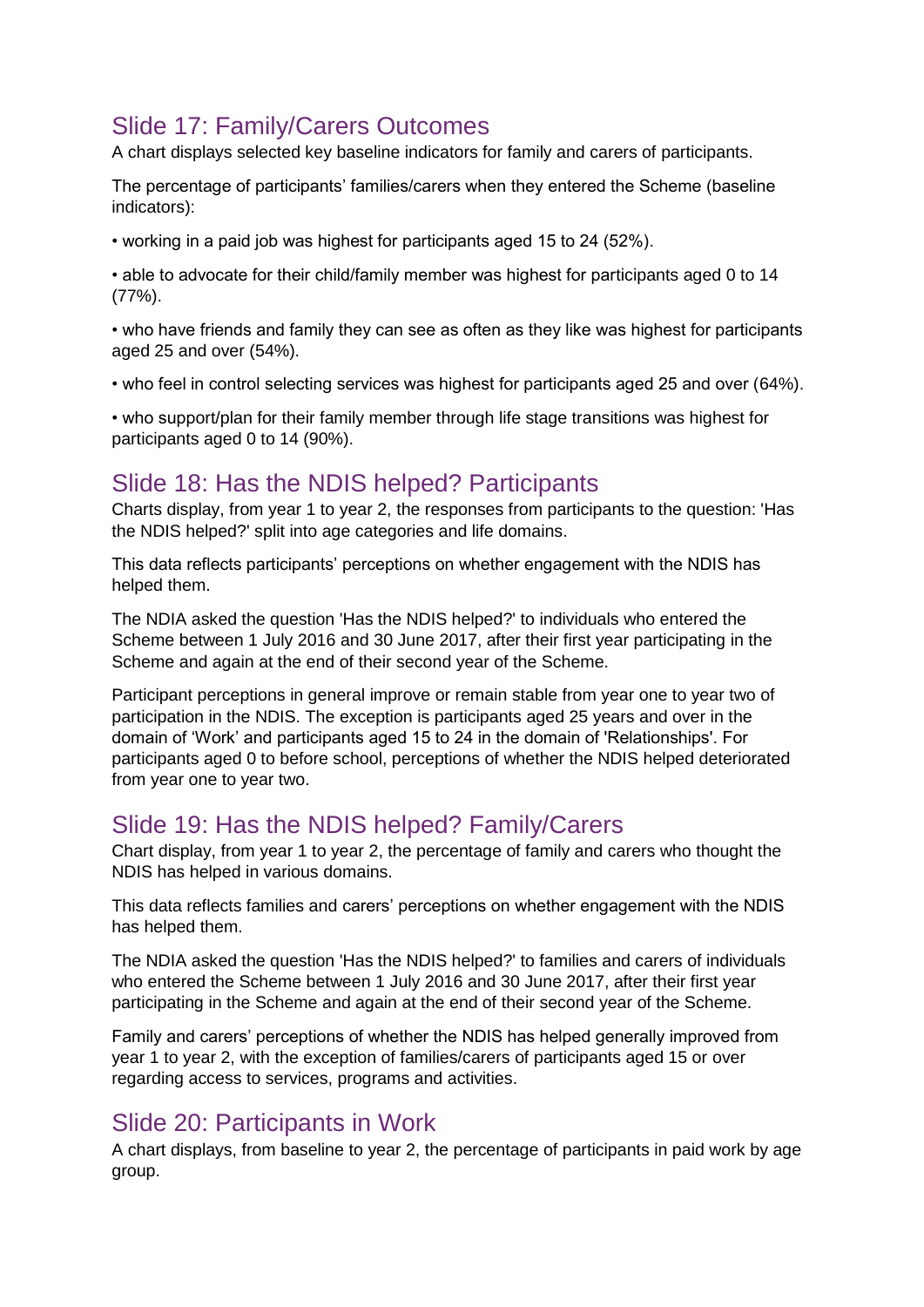The NDIA is acutely aware of the benefits that employment brings to participants and tracks employment outcomes to see whether the NDIS has helped participants to find paid work.

Baseline measures on employment are collected as a participant enters the Scheme, after their first year and again at the end of their second year of the Scheme. This data relates to participants who entered the Scheme between 1 July 2016 and 30 June 2017.

The percentage of participants in paid work increased this quarter from 15% to 21% for those aged 15 to 24 and increased from 29% baseline to 30% for those aged 25 and over. Overall, the percentage of participants in employment increased from 27% to 28%.

# Slide 21: Participants involved in community and social activities

A chart displays, from baseline to year 2, the percentage of participants engaged in social activities in their community by age group.

The number of participants engaging in community and social activities is one of the key measures for ensuring quality experiences and outcomes for participants.

For participants who entered the Scheme between 1 July 2016 and 30 June 2017, levels of engagement in community and social activity are being tracked to see whether the NDIS has helped them to increase their participation.

The percentage of participants engaged in social activities in their community increased from 34% to 49% for those aged 15 to 24 and increased from 39% to 45% for those aged 25 and over. Overall, the percentage increased from 39% to 46%.

## Slide 22: Participant Satisfaction - Existing Survey Method

A chart displays, by quarter, the proportion of participants describing satisfaction with the Agency's planning process as 'good' or 'very good'.

93% of participants rated their satisfaction with the Agency's planning process as either good or very good in the current quarter.

A new participant satisfaction survey has been developed. Going forward it will better record the experience of NDIS participants, and their families and carers, at different stages of the participant pathway.

Participant satisfaction increased in this quarter of transition, to 93%.

Note: Participant satisfaction results are not shown if there is insufficient data in the group.

#### Slide 23: Participant Satisfaction – New Survey Method

A chart displays, for prior quarters compared with the current quarter, the proportion of participants who agreed with statements about different stages of the NDIS participant pathway.

A new participant satisfaction survey has been developed to better record the experience of NDIS participants and their families and carers at different stages of the participant pathway.

It began roll-out on 1 September 2018 and will become the primary tool for analysing participant experience. The new survey is designed to gather data at the four primary stages of the participant pathway: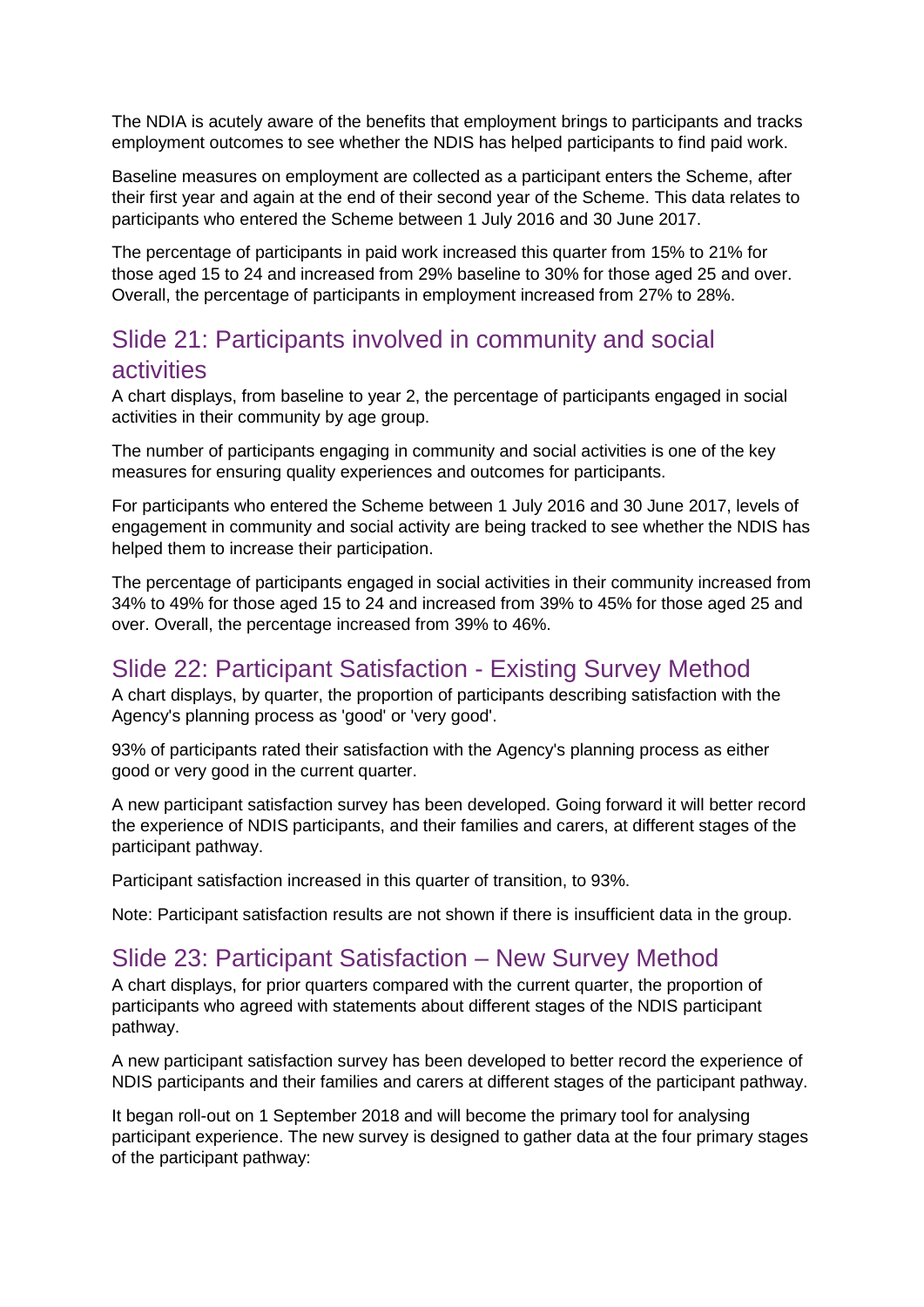- Access.
- Pre-planning.
- Planning.
- Plan Review.

Overall, participant satisfaction has deteriorated this quarter except for the Access stage, which has remained relatively stable. Generally, there is still work required to improve participant understanding of the NDIS process and what happens next for individuals at each stage of the process.

# Slide 24: Part 2: Committed Supports and Payments

Both committed and paid supports to participants are increasing in line with the growing scheme.

Of the \$1.0 billion that has been committed in participant plans, \$692.5 million has been paid to date.

## Slide 25: Summary

This section presents information on the amount committed in plans and payments to service providers and participants.

Summary of payments for supports provided by financial year since the NDIS trial was launched:

2014-15: \$10.9m,

2015-16: \$51.1m,

2016-17: \$131.9m,

2017-18: \$161.8m,

2018-19: \$336.8m.

Percentage of committed supports utilisation by financial year:

2014-15: 58%,

2015-16: 73%,

2016-17: 79%,

2017-18: 75%.

Utilisation of committed supports in 2018-19 is still emerging.

#### Slide 26: Committed Supports and Payments

A table and a graph show the comparison between the total committed supports and paid support for each year since scheme inception.

This data shows the committed supports by the year they are expected to be provided, in comparison to the committed supports that have been paid.

Of the \$1.0 million that has been committed in participant plans, \$553.2 million has been paid to date.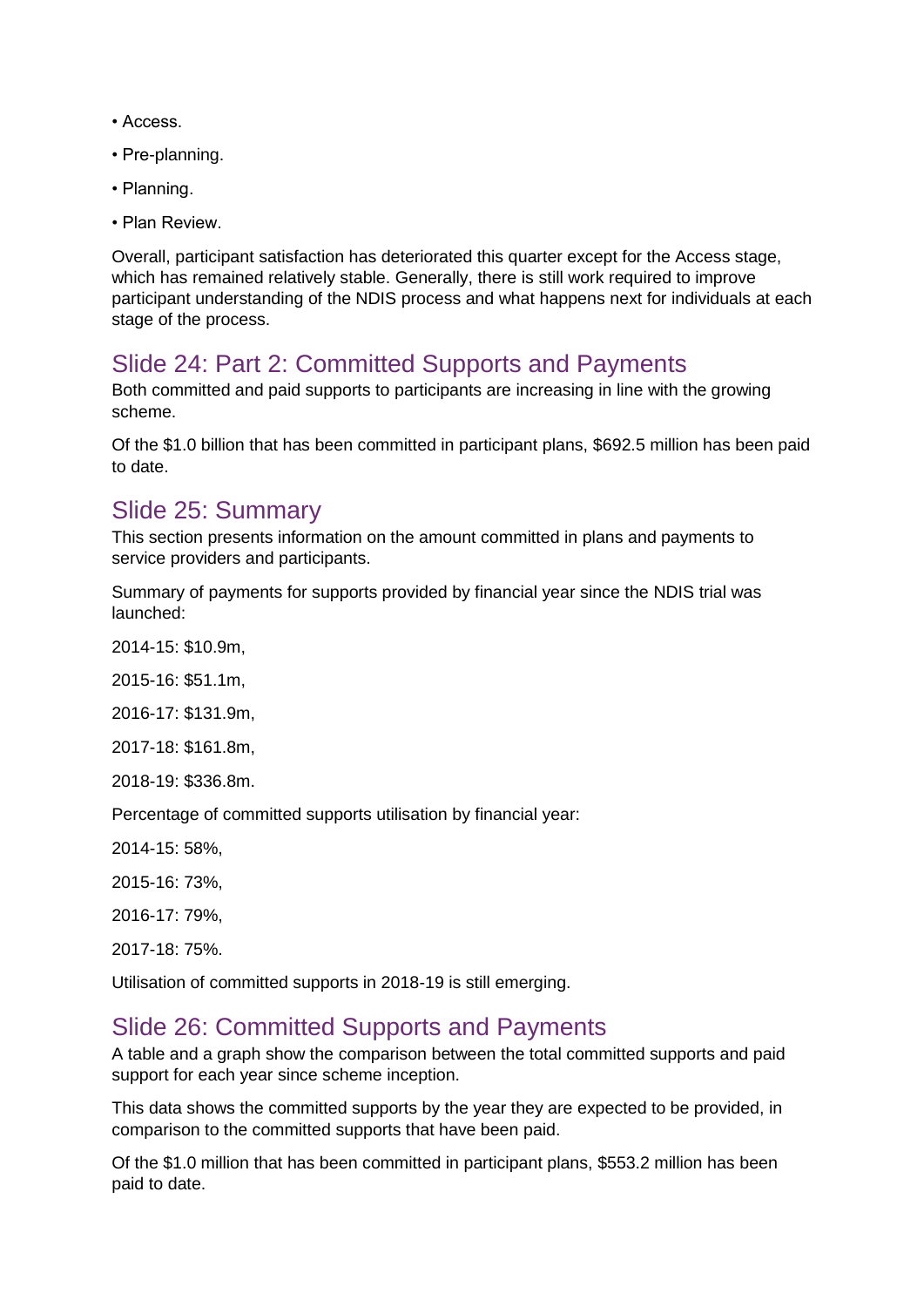Summary of committed supports paid in financial years since the NDIS launched:

2014-15: \$10.9m,

2015-16: \$51.1m,

2016-17: \$131.9m,

2017-18: \$161.8m,

2018-19: \$336.8m

# Slide 27: Committed Supports by Cost Band

Two charts (including and excluding SIL) show the comparison of the distribution of average annualised committed supports by cost band for the current and previous quarter.

This quarter, the proportion of initial plan approvals with average annualised committed supports greater than \$30,000 has increased since the previous quarter when participants with Supported Independent Living (SIL) supports are included. The increase in average committed supports was driven by indexation of plans to reflect 2019-20 price changes which was applied on 30 June 2019.

This is also the case when SIL participants are excluded.

## Slide 28: Committed Supports by Age Band

A graph shows the comparison between the average annualised committed supports by age band for the current and previous quarter.

This quarter, the average annualised committed supports has increased at each age group compared with prior quarters due to the indexation of plans to reflect the 2019-20 price guide.

Note: The age eligibility requirements for the NDIS are based on the age as at the access request date. Participants with their initial plan approved aged 65+ have turned 65 since their access request was received.

## Slide 29: Committed Supports by Disability Group

A graph shows the comparison between the average annualised committed supports by primary disability group for the current and previous quarter.

Participants with Acquired Brain Injury, Spinal Cord Injury and Stroke have the highest average annualised committed supports.

# Slide 30: Committed Supports by Level of Function

A graph shows the comparison between the average annualised committed supports by level of function for the current and previous quarter.

The average annualised committed supports generally increase among participants with higher needs.

Note 1: Average annualised committed supports are not shown if there are insufficient data in the group.

Note 2: High, medium and low function is relative within the NDIS population and not comparable to the general population.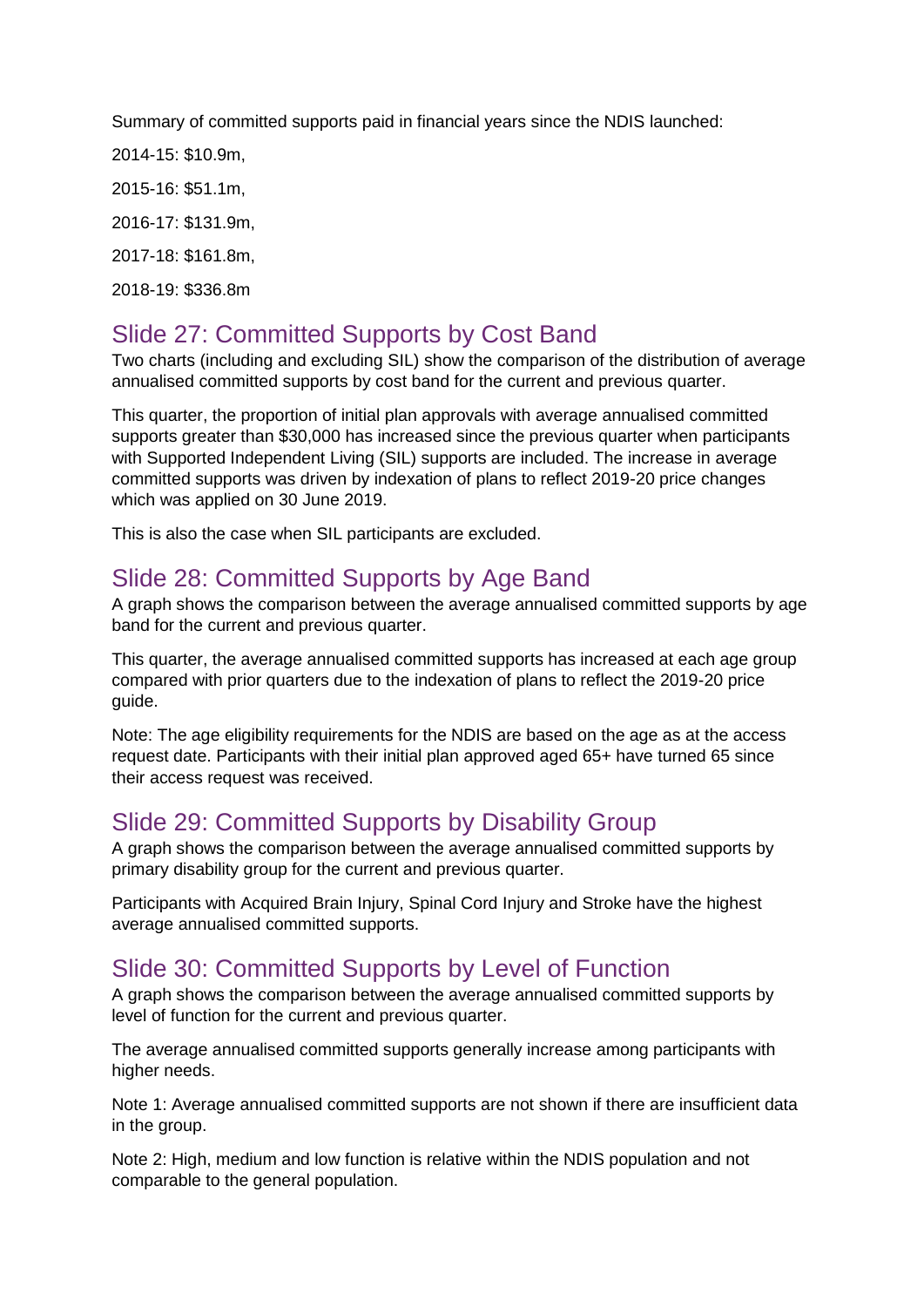# Slide 31: Utilisation of Committed Supports

A graph shows the comparison between the utilisation of committed supports by the year that the support was expected to be provided.

This data demonstrates the utilisation of committed supports by the year they were expected to be provided at 31 March 2018 and 30 June 2019.

As there is a lag between when support is provided and when it is paid, the utilisation in 2018-19 will increase.

Experience shows that participants utilise less of their first plan, compared with their second and subsequent plans, as it takes time to familiarise with the NDIS and decide which supports to use.

#### Slide 32: Part 3: Providers and Markets

The scale and extent of the market continues to grow, with a 2% increase in the number of providers during the quarter to 1,141.

44% of approved providers were active at 30 June 2019, and 56% were yet to have evidence of activity.

#### Slide 33: Summary

This section contains information on registered service providers and the market, with key provider and market indicators presented.

Provider registration:

•To provide supports to NDIS participants, a service provider is required to register and be approved by the NDIA.

•Providers register with the NDIA by submitting a registration request, indicating the types of support (registration groups) they are accredited to provide.

How providers interact with participants:

•NDIS participants have the flexibility to choose the providers who support them.

•Providers are paid for disability supports and services provided to the participants.

The following are the key statistics:

1,141 approved providers, 44% of which were active in Western Australia at 30 June 2019.

80-95% of payments made by the NDIA are received by 25% of providers.

21% of service providers are individuals/sole traders.

Assistance products for personal care and safety has the highest number of approved service providers, followed by therapeutic supports and personal mobility equipment.

#### Slide 34: Providers over time

A chart displays the cumulative number of approved service providers since December 2016 by the type of provider, individual/sole trader or company/organization.

As at 30 June 2019, there were 1,141 registered service providers, of which 234 were individual/sole trader operated businesses and 907 were companies or organisations.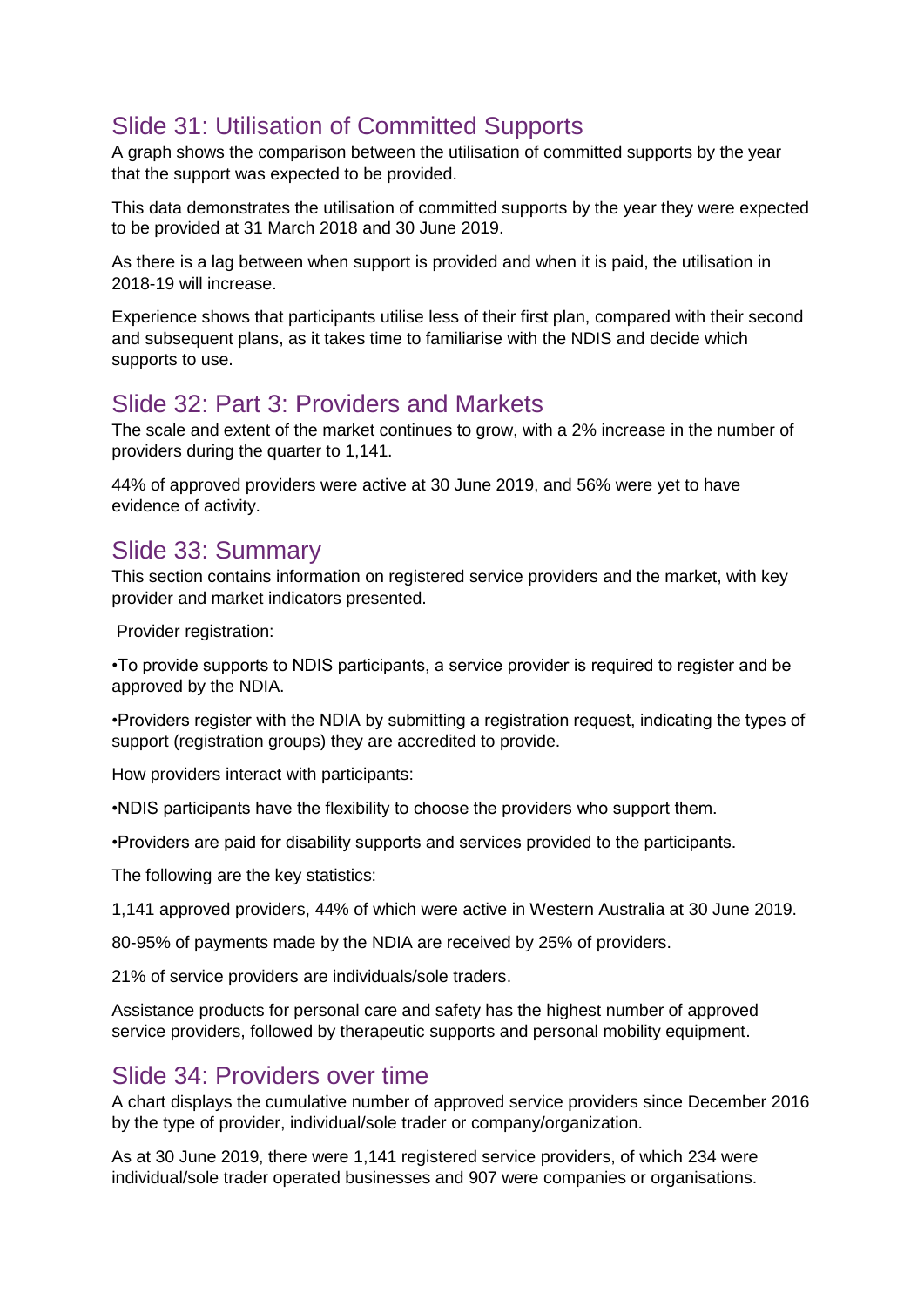The number of approved service providers increased from 1,115 to 1,141 in the quarter.

21% of approved service providers are individuals/sole traders.

1.43 average providers per participant.

## Slide 35: Proportion of Active Providers

The figure displays the proportion of active and not yet active providers.

As at 30 June 2019, 44% of providers were active and 56% were inactive.

Of the total providers, 190 began delivering new supports in the quarter.

## Slide 36: Approved Registration groups

A chart displays the approved providers by the changes in registration group and percentage over the quarter.

The number of approved providers has increased for most registration groups over the quarter.

The registration groups with the largest numbers of approved providers increased during the quarter:

- Assistance products for personal care and safety: from 316 to 321 (2% increase)
- Therapeutic Supports: from 271 to 283 (4% increase).
- Personal Mobility Equipment: from 241 to 247 (2% increase).
- Household Tasks: from 196 to 211 (8% increase).
- Assistance with travel/transport arrangements: from 189 to 206 (9% increase).

## Slide 37: Active Registration groups

A chart displays the active providers by the changes in registration group and percentage over the quarter.

The number of active providers in each registration group has increased for most registration groups over the quarter.

The registration groups with the largest numbers of active providers grew during the quarter:

- Therapeutic Supports: from 169 to 191 (13% increase).
- Assistance products for personal care and safety: from 112 to 125 (12% increase).
- Participation in community, social and civic activities: from 107 to 120 (12% increase).
- Daily Personal Activities: from 92 to 105 (14% increase).

• Assistance in coordinating or managing life stages, transitions and supports: from 78 to 90 (15% increase).

#### Slide 38: Market share of top providers

An object displays the market share of the top 25% of providers by registration group.

25% of service providers received 80-95% of the dollars paid for major registration groups.